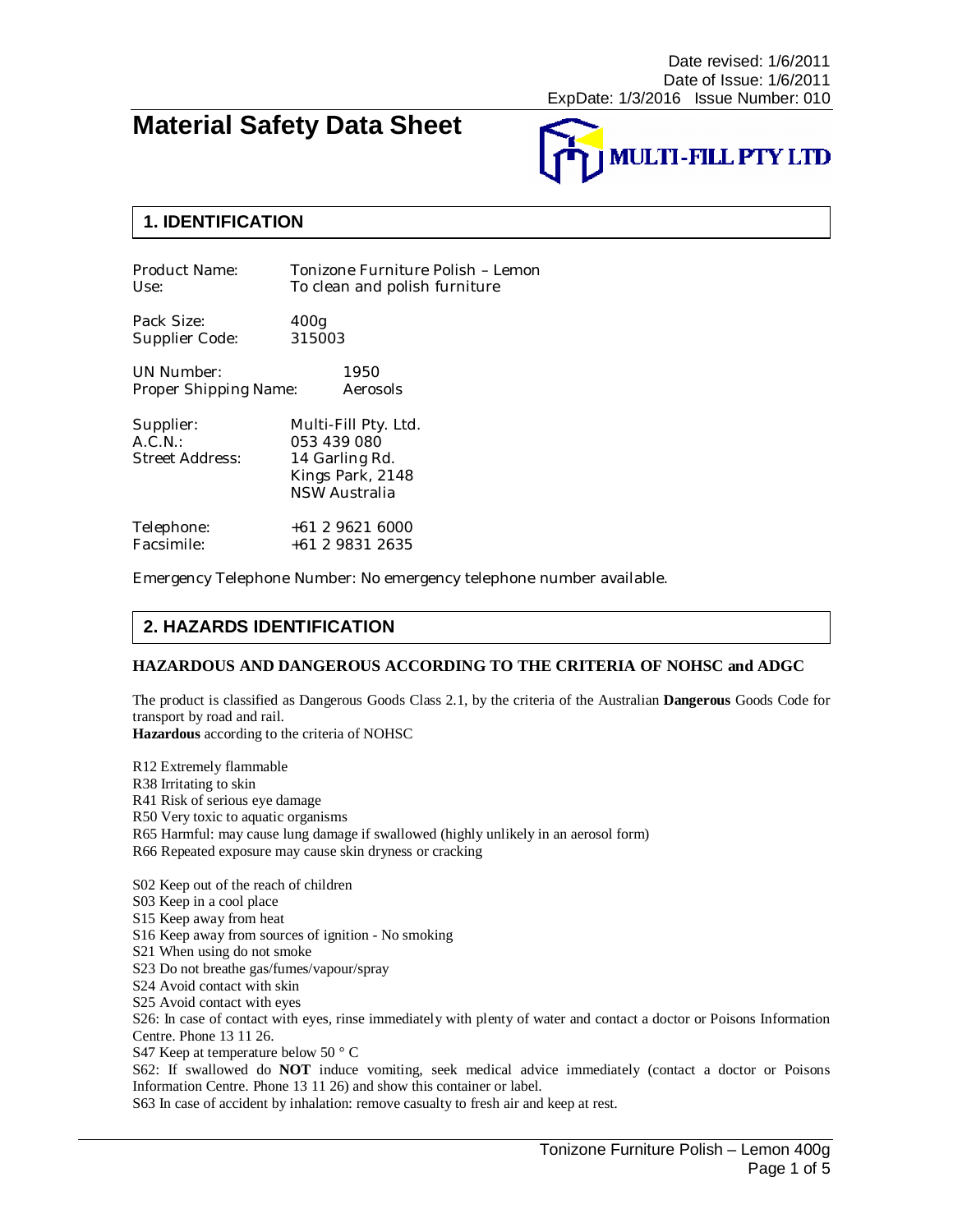#### **3. COMPOSITION/INFORMATION ON INGREDIENTS**

| <b>Chemical Entity</b>             | <b>CAS Number</b> | Proportion (%w/w) |
|------------------------------------|-------------------|-------------------|
| Aliphatic Hydrocarbon              | 8042-47-5         | $10 - 30$         |
| Paraffinic, Naphthenic Hydrocarbon | 64742-48-9        | $10 - 20$         |
| Petroleum White Spirits            | 64742-82-1        | < 5               |
| <b>Beeswax</b>                     | 8006-40-4         | < 0.5             |
| Propane / Butane                   | 74-98-6/106-97-8  | $20 - 30$         |
| Non-hazardous Substances           |                   | 60-90             |

All the constituents of this material are listed on the Australian Inventory of Chemical **Substances** 

#### **4. FIRST AID MEASURES**

- **Skin:** Wash contaminated skin with plenty of soap and water. Remove contaminated clothing and wash before re-use. If irritation occurs seek medical advice.
- **Eyes:** Irrigate with copious amounts of water for 15 minutes. In all cases of eye contamination, it is recommended to seek medical advice.
- **Inhalation:** Remove victim from exposure avoid becoming a casualty. Allow patient to assume most comfortable position and keep warm. Keep at rest until fully recovered. If breathing is laboured and patient cyanotic (blue), ensure airways are clear and have a qualified person give oxygen through facemask. If breathing has stopped, apply artificial respiration at once. In event of cardiac arrest, apply external cardiac massage. Seek medical advice.
- **Ingestion:** Give a little water to drink. **Do NOT induce vomiting**. Avoid giving milks, oils or alcohol. Seek medical advice

Advice to doctor – treat symptomatically.

#### **5. FIRE FIGHTING MEASURES**

**Specific hazards:** Aerosol cans may rupture or explode when exposed to temperatures above 50ºC. Propellant is extremely flammable and heavier than air. Do not allow vapours to build up in pits or hollows.

**Fire fighting further advice:** Fight fire from protected position or use unmanned hose holders or monitor nozzles. If safe to do so, move undamaged containers from fire area. Do not approach hot containers. Cool containers with water before handling. If impossible to extinguish fire, protect surroundings, withdraw from area and allow fire to burn

Fire-fighters to wear self-contained breathing apparatus (SCBA) and protective gloves. Structural fire-fighter's uniform provides limited protection.

**Suitable extinguishing media:** For small fires use water spray, dry chemical or carbon dioxide For large fires use water spray or fog

#### **Additional Information:** The product is a **UN1950** and has a **HAZCHEM CODE : 2YE**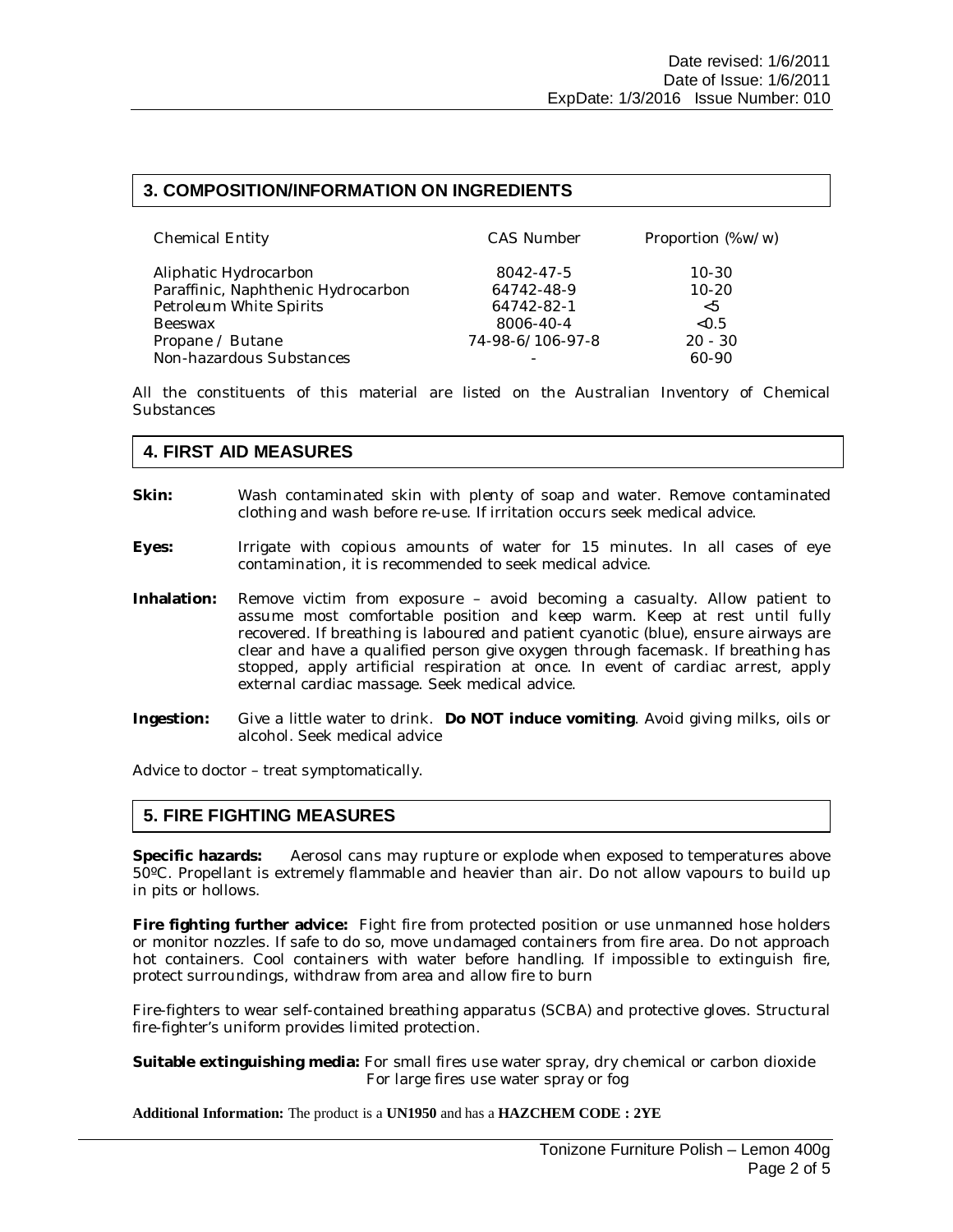### **6. ACCIDENTAL RELEASE MEASURES**

Eliminate all sources of ignition. Contain spill for disposal. Add absorbent (sand, earth, sawdust, etc.) to spill area. Keep out of drains and waterways. Dispose of adsorbed material at an approved disposal site according to local government regulations. Ventilate confined spaces well.

### **7. HANDLING AND STORAGE**

**Storage:** Store away from oxidising agents. Do not store above 50ºC. Do **NOT** allow cartons to become wet.

Classified as Class 2.1(Aerosols) for the purpose of storage and handling, in accordance with the requirements of AS 2278. Refer to State and Territory Dangerous Goods regulations. **Handling**:

Label states: "**CAUTION: HIGHLY FLAMMABLE. KEEP OUT OF REACH OF CHILDREN.** Pressurised dispenser. Do not use near fire or flame. Keep away from sources of ignition. No smoking. Do not incinerate can even when empty. Do not store above 50ºC. **WARNING:** Intentional misuse by deliberately concentrating and inhaling contents may be harmful or fatal.

### **8. EXPOSURE CONTROLS/PERSONAL PROTECTION**

**National occupational exposure limits**

The assigned value for this product is TWA 1200 mg/cubic meter (171ppm) as per MSDS for Solvent . Propane is an Aphyxiant.

**Engineering measures**

Use explosion proof equipment. Use only in a well ventilated area. Do **NOT** use near naked flames.

**Personal Protection**

At all times protect eyes and avoid direct contact with eyes. In a work environment wear gloves (latex, vinyl or ruber).

**Flammability**

Use in well ventilated areas. Do **NOT** use near ignition sources.

| <b>9. PHYSICAL AND CHEMICAL PROPERTIES</b> |                                                                                                    |  |  |  |  |
|--------------------------------------------|----------------------------------------------------------------------------------------------------|--|--|--|--|
| Appearance:                                | Dispenses as an aerosol spray into a viscous, opaque, white-coloured<br>liquid with a lemon odour. |  |  |  |  |
| Flashpoint:                                | $-62$ °C                                                                                           |  |  |  |  |
| Flammability Limits: 9.6% (upper)          | 1.9% (lower)                                                                                       |  |  |  |  |
| Boiling Point (°C):                        | Not Applicable                                                                                     |  |  |  |  |
| Solubility in Water:                       | Insoluble                                                                                          |  |  |  |  |
| Pressure (25°C):                           | $300 - 400kPa$                                                                                     |  |  |  |  |
| Specific Gravity:                          | 0.90/mL                                                                                            |  |  |  |  |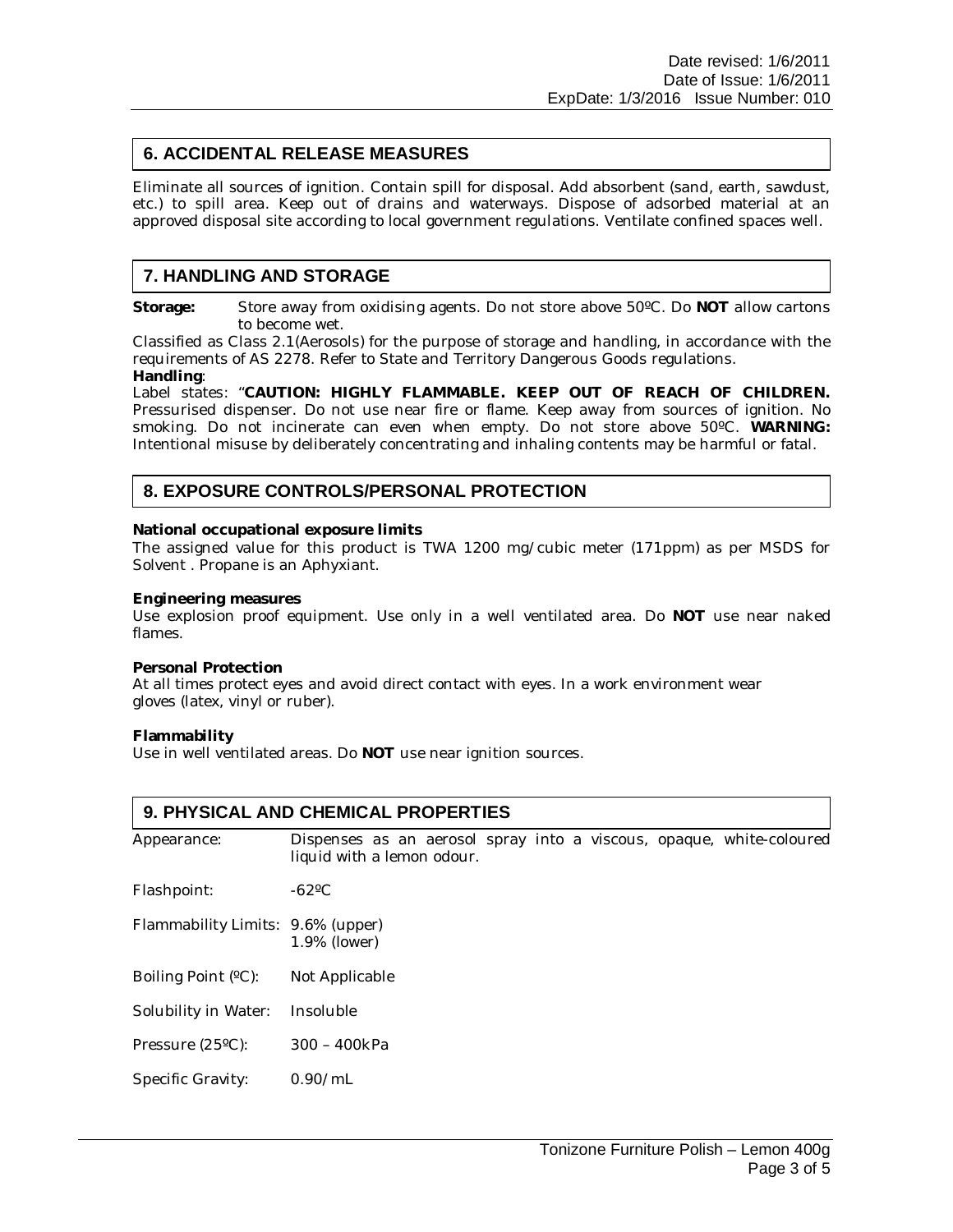## **10. STABILITY AND REACTIVITY**

Propellant can react with oxidising agents – chlorine, pool chlorine and nitric acid. Store away from oxygen cylinders, oxidising materials and ignition sources.

# **11. TOXICOLOGICAL INFORMATION**

No adverse health effects are expected if the product is handled in accordance with this Safety Data sheet and product label.

Label states: "**CAUTION: HIGHLY FLAMMABLE. KEEP OUT OF REACH OF CHILDREN.** Pressurised dispenser. Do not use near fire or flame. Keep away from sources of ignition. No smoking. Do not incinerate can even when empty. Do not store above 50ºC. **WARNING:** Intentional misuse by deliberately concentrating and inhaling contents may be harmful or fatal.

**Acute Effects**

**Skin contact:** Contact with skin may result in mild irritation

**Eye contact:** An eye irritant

**Inhalation:** Vapour is a mild irritant. Inhalation of vapour can result in headaches, dizziness and possible nausea. Inhalation of high concentrations can produce central nervous system depression, which can lead to loss of coordination and impaired judgement.

**Ingestion:** Ingestion can result in nausea, vomiting and diarrhoea.

**Chronic Effects;**

No chronic systemic effects reported from industrial exposures. Carcinogenicity, Mutigenicity, Teratogenicity : No Known effect.

### **12. ECOLOGICAL INFORMATION**

Avoid contaminating waterways.

### **13. DISPOSAL CONSIDERATIONS**

Aerosols should be completely empty before disposing. Recycle can if a facility is available or place can in household rubbish